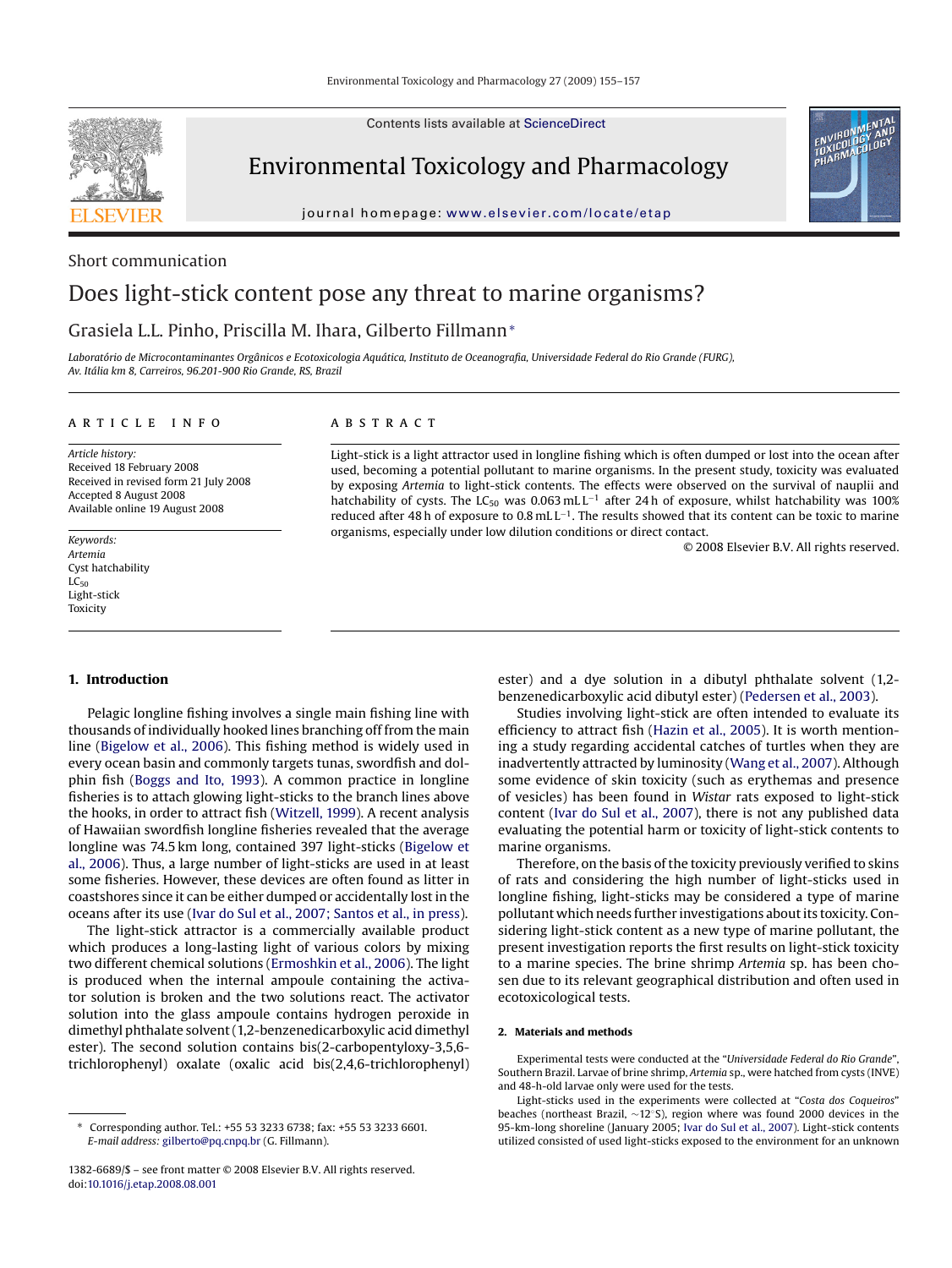period of time, which might changes their original chemical composition. For each test, the contents of four orange light-stick tubes (the most frequent type found on the sampled beaches) were pooled and soon after mixed for 2 h with filtered saltwater (salinity 25) to achieve the exposure concentrations. Organisms and cysts were separately exposed to the same solution of orange light-stick contents. No content composition analyses were performed in this study.

Toxicity experiment with *Artemia* larvae was performed in a multiwell plate (12 wells). Each well was filled with  $250 \mu L$  of solution. Experimental design consisted in exposing larvae to six different concentrations of the main toxicant solution (four replicates) and to uncontaminated saltwater (control; six replicates). The multiwell plates were placed in the incubator for 24 h at  $20 °C$  and a 12C/12D photoperiod. After the incubation was completed, the number of dead *Artemia* was counted and the percentage of mortality was calculated. The response parameter established for acute toxicity of light-stick content to larvae of *Artemia* was the lethal concentration for half of the tested organisms after 24h of exposure (24h;  $LC_{50}$ ). This parameter was determined by the Trimmed Spearman–Karber method ([Hamilton et al.,](#page-2-0) [1977\).](#page-2-0)

The second experiment evaluated the effect of light-stick content on cyst hatchability. It was similar to toxicity test with larvae, where one cyst was placed in each well. Test was performed with eight replicates for each of six exposure concentrations. After 48 h of incubation, the number of successfully hatched cyst (SHC) and non-successfully hatched cyst (NSHC) for each light-stick concentration was counted and the percentage of mortality was calculated. A SHC was defined as alive larvae after incubation. NSHC were separated in three groups: (1) non-hatched cyst, (2) partially hatched cyst, and (3) dead after hatched.

Data of SHC were expressed as mean  $\pm$  1 S.E. ( $\alpha$  = 0.05). Significant differences between mean values of each light-stick concentration were assessed by one-way non-parametric analysis of variance (Kruskal–Wallis ANOVA).

### **3. Results and discussion**

Estimated 24 h;  $LC_{50}$  for nauplii exposed to light-stick content was 0.063 (0.053–0.077 mLL<sup>-1</sup>) (Fig. 1), while the LOEC (lowest observed effect concentration) was 0.04 mL L−1. Light-stick toxicity can be partially explained by evaluating the toxicity of its individual chemical compounds. Hydrogen peroxide  $(H_2O_2)$ , for example, is an important component of the light-stick solution (around 30%), and it is known as a reactive oxygen species, ROS ([Storey, 1996\).](#page-2-0) While  $H_2O_2$  per se is relatively harmless, Fenton's reactions can result in highly reactive ROS, such as hydroxyl radical and a hydroxyl anion, which are involved in numerous types of damage to cellular macro-molecules [\(Storey, 1996\).](#page-2-0) Several studies report the toxicity of  $H_2O_2$ exposure to micro- or macro-organisms ([Vallyathan, 1994; Barnes](#page-2-0) [et al., 1996; Buyuksonmez et al., 1998; Gaikowski et al., 1999\).](#page-2-0) However, the most comparable with the present investigation is a study with larvae of *Artemia salina* ([Gavand et al., 2007\).](#page-2-0) This species presented mortality of about 30% when exposed to  $H_2O_2$ solution (100 ppm) for 20 min, demonstrating the toxic capacity of this chemical to *Artemia*.



**Fig. 1.** Toxicity of light-stick content to *Artemia* sp.: % of mortality in each tested concentration and calculated 24 h; LC<sub>50</sub>. Data are expressed as mean  $\pm$  S.E. (*n* = 6).



**Fig. 2.** Percentage of non-successfully hatched cyst (% NSHC) and the specific effect (non-hatched cyst, partially hatched cyst and dead after hatched) in each tested concentration of light-stick content. Data are expressed as mean (*n* = 8).

Another potential responsible for light-stick toxicity is phthalate, the solvent present in the light-stick solution, since phthalate esters (dibutyl and dimethyl phthalate) were also shown to be toxic to cysts of *A. salina* [\(Sugawara, 1974\).](#page-2-0)

The effect of light-stick content on cyst hatchability resulted in a LOEC of 0.2 mL L−<sup>1</sup> (Fig. 2). Regardless the robustness of cysts of *Artemia*, with a hard capsule covering a thick membrane, this capsule is likely to be susceptible either to oxidizing properties of  $H_2O_2$ or to effects from phthalate ester exposure, or both.

The second solution in the light-stick tube is a mixture of oxalic acid bis ester, responsible by chemiluminescence and the orange dye solution. To date there is not any investigation about toxicity of both compounds.

In the present study, NSHC were separated in three groups: (1) non-hatched cyst, (2) partially hatched cyst, and (3) dead after hatched. The intention was to indicate the toxicant action of light-stick content on hatchability, which could result in a physical and/or chemical effect on the cyst. For example, a physical effect could be the adherence of light-stick solution onto the cyst surface, which could block hatching. A chemical effect would be observed whether the solution passes through the capsule and eventually killing the organism before hatching. Alternatively, a chemical action directly on the hatched organism is a possibility, in which it hatches but the organism dies due to exposure to the compounds.

Considering all tested concentrations, most of the effect of lightstick content solutions caused a non-hatched cyst effect followed by partially hatched cyst and dead after hatched (Fig. 2). It suggests a possible combination of physical and/or chemical effect on cyst surface, in which light-stick contents blocked a successfully hatch action. However, at the highest tested concentrations (0.8 and  $1.6 \text{ mL L}^{-1}$ ) the toxicity to organisms was as important as to cysts, with enough chemical effect to kill the organisms during and after the hatching process.

In conclusion, the results of the present study indicate that light-stick content is toxic to *Artemia* sp. The effects were not only observed on the survival of nauplii, but also on the hatchability of cysts. Based on the findings of the present study and the complementary study of [Ivar do Sul et al., 2007, i](#page-2-0)t is suggested that light-stick content is potentially harmful to the marine environment. However, it must be taken in consideration that light-stick content is very unstable in environmental conditions and it is likely that none of these compounds might be present on their